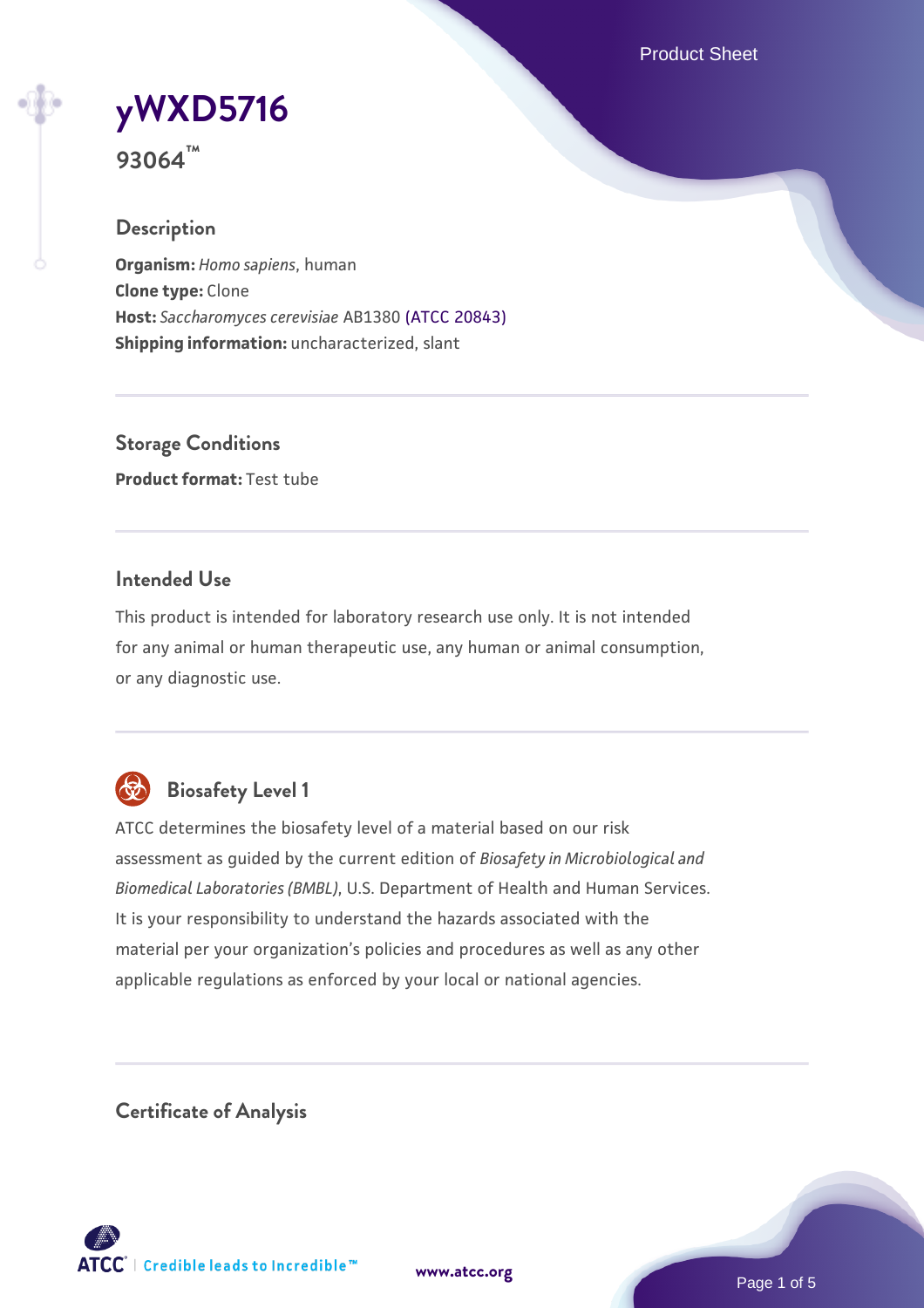## **[yWXD5716](https://www.atcc.org/products/93064)** Product Sheet **93064**

For batch-specific test results, refer to the applicable certificate of analysis that can be found at www.atcc.org.

## **Insert Information**

**Type of DNA:** genomic **Genome:** Homo sapiens **Chromosome:** X X pter-q27.3 **Gene name:** DNA Segment, single copy **Gene product:** DNA Segment, single copy [DXS4662] **Gene symbol:** DXS4662 **Contains complete coding sequence:** Unknown **Insert end:** EcoRI

## **Vector Information**

**Intact vector size:** 11.454 **Vector name:** pYAC4 **Type of vector:** YAC **Host range:** *Saccharomyces cerevisiae*; *Escherichia coli* **Vector information:** other: telomere, 3548-4235 other: telomere, 6012-6699 Cross references: DNA Seq. Acc.: U01086 **Cloning sites:** EcoRI **Markers:** SUP4; HIS3; ampR; URA3; TRP1 **Replicon:** pMB1, 7186-7186; ARS1, 9632-10376

## **Growth Conditions**

**Medium:**  [ATCC Medium 1245: YEPD](https://www.atcc.org/-/media/product-assets/documents/microbial-media-formulations/1/2/4/5/atcc-medium-1245.pdf?rev=705ca55d1b6f490a808a965d5c072196)



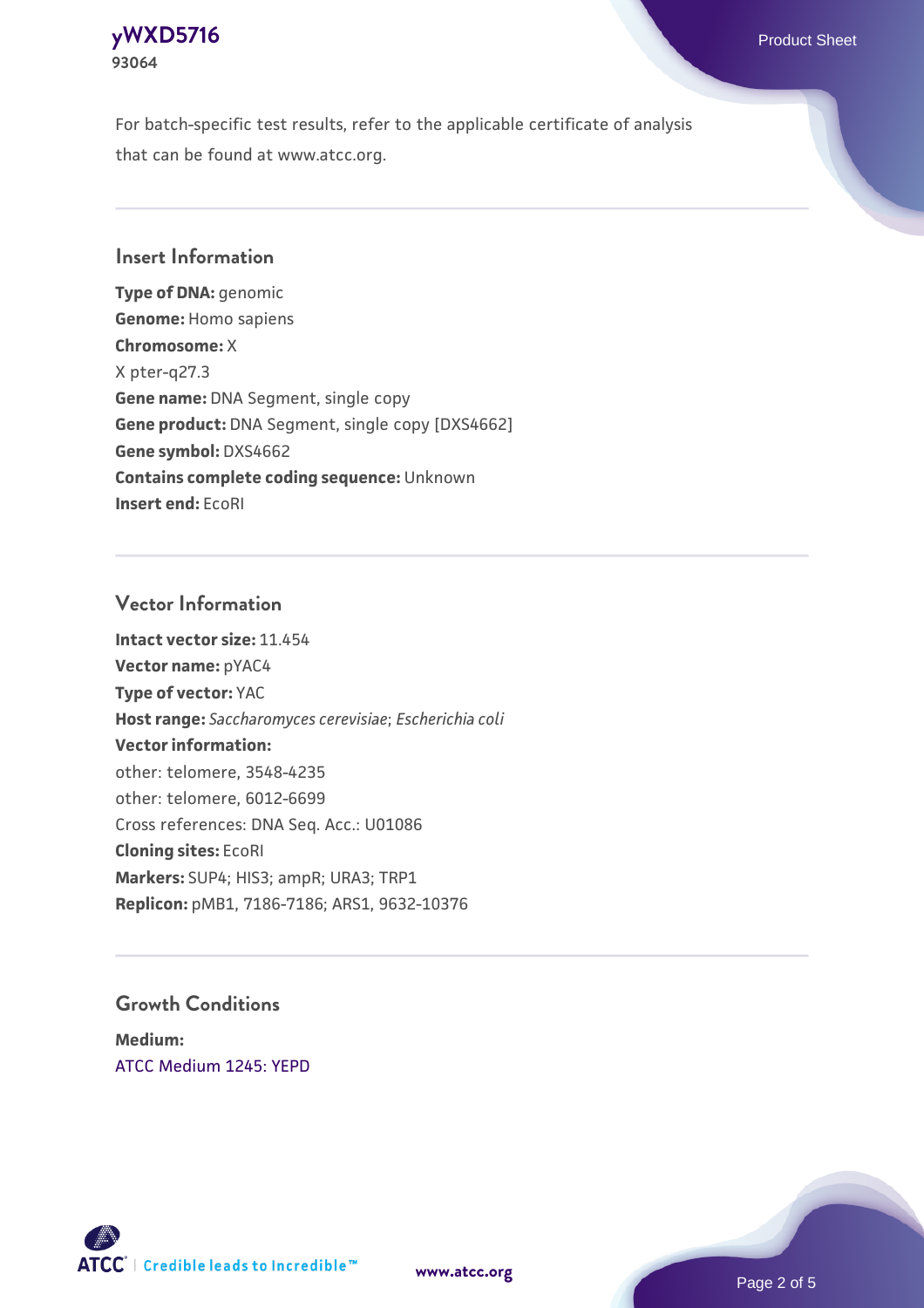**[yWXD5716](https://www.atcc.org/products/93064)** Product Sheet **93064**

**Temperature:** 30°C

#### **Notes**

More information may be available from ATCC (http://www.atcc.org or 703- 365-2620).

## **Material Citation**

If use of this material results in a scientific publication, please cite the material in the following manner: yWXD5716 (ATCC 93064)

## **References**

References and other information relating to this material are available at www.atcc.org.

## **Warranty**

The product is provided 'AS IS' and the viability of ATCC® products is warranted for 30 days from the date of shipment, provided that the customer has stored and handled the product according to the information included on the product information sheet, website, and Certificate of Analysis. For living cultures, ATCC lists the media formulation and reagents that have been found to be effective for the product. While other unspecified media and reagents may also produce satisfactory results, a change in the ATCC and/or depositor-recommended protocols may affect the recovery, growth, and/or function of the product. If an alternative medium formulation or reagent is used, the ATCC warranty for viability is no longer valid. Except as expressly set forth herein, no other warranties of any kind are

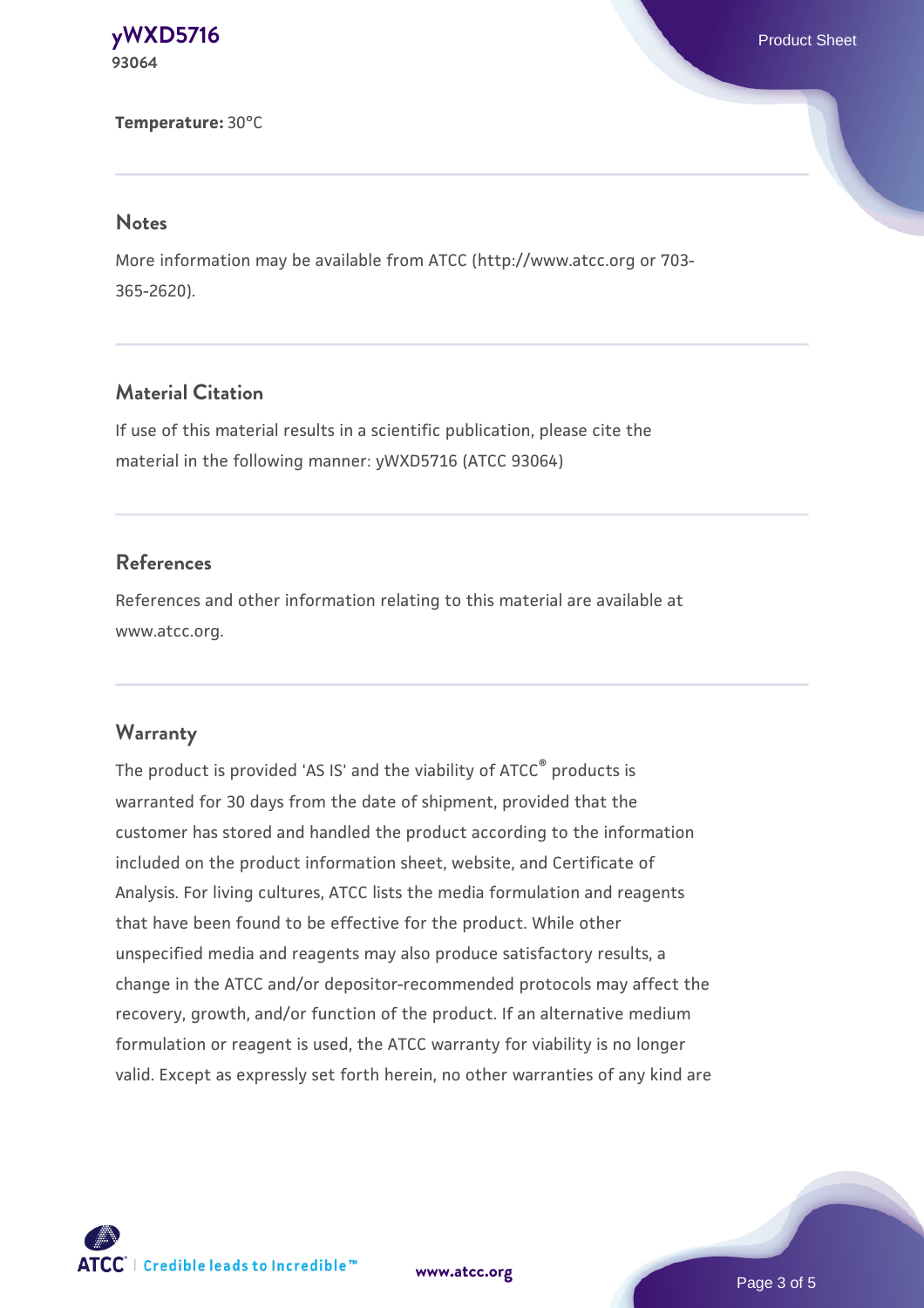**[yWXD5716](https://www.atcc.org/products/93064)** Product Sheet **93064**

provided, express or implied, including, but not limited to, any implied warranties of merchantability, fitness for a particular purpose, manufacture according to cGMP standards, typicality, safety, accuracy, and/or noninfringement.

## **Disclaimers**

This product is intended for laboratory research use only. It is not intended for any animal or human therapeutic use, any human or animal consumption, or any diagnostic use. Any proposed commercial use is prohibited without a license from ATCC.

While ATCC uses reasonable efforts to include accurate and up-to-date information on this product sheet, ATCC makes no warranties or representations as to its accuracy. Citations from scientific literature and patents are provided for informational purposes only. ATCC does not warrant that such information has been confirmed to be accurate or complete and the customer bears the sole responsibility of confirming the accuracy and completeness of any such information.

This product is sent on the condition that the customer is responsible for and assumes all risk and responsibility in connection with the receipt, handling, storage, disposal, and use of the ATCC product including without limitation taking all appropriate safety and handling precautions to minimize health or environmental risk. As a condition of receiving the material, the customer agrees that any activity undertaken with the ATCC product and any progeny or modifications will be conducted in compliance with all applicable laws, regulations, and guidelines. This product is provided 'AS IS' with no representations or warranties whatsoever except as expressly set forth herein and in no event shall ATCC, its parents, subsidiaries, directors, officers, agents, employees, assigns, successors, and affiliates be liable for indirect, special, incidental, or consequential damages of any kind in connection with or arising out of the customer's use of the product. While reasonable effort is made to ensure authenticity and reliability of materials on deposit, ATCC is not liable for damages arising from the misidentification or misrepresentation of such materials.



**[www.atcc.org](http://www.atcc.org)**

Page 4 of 5